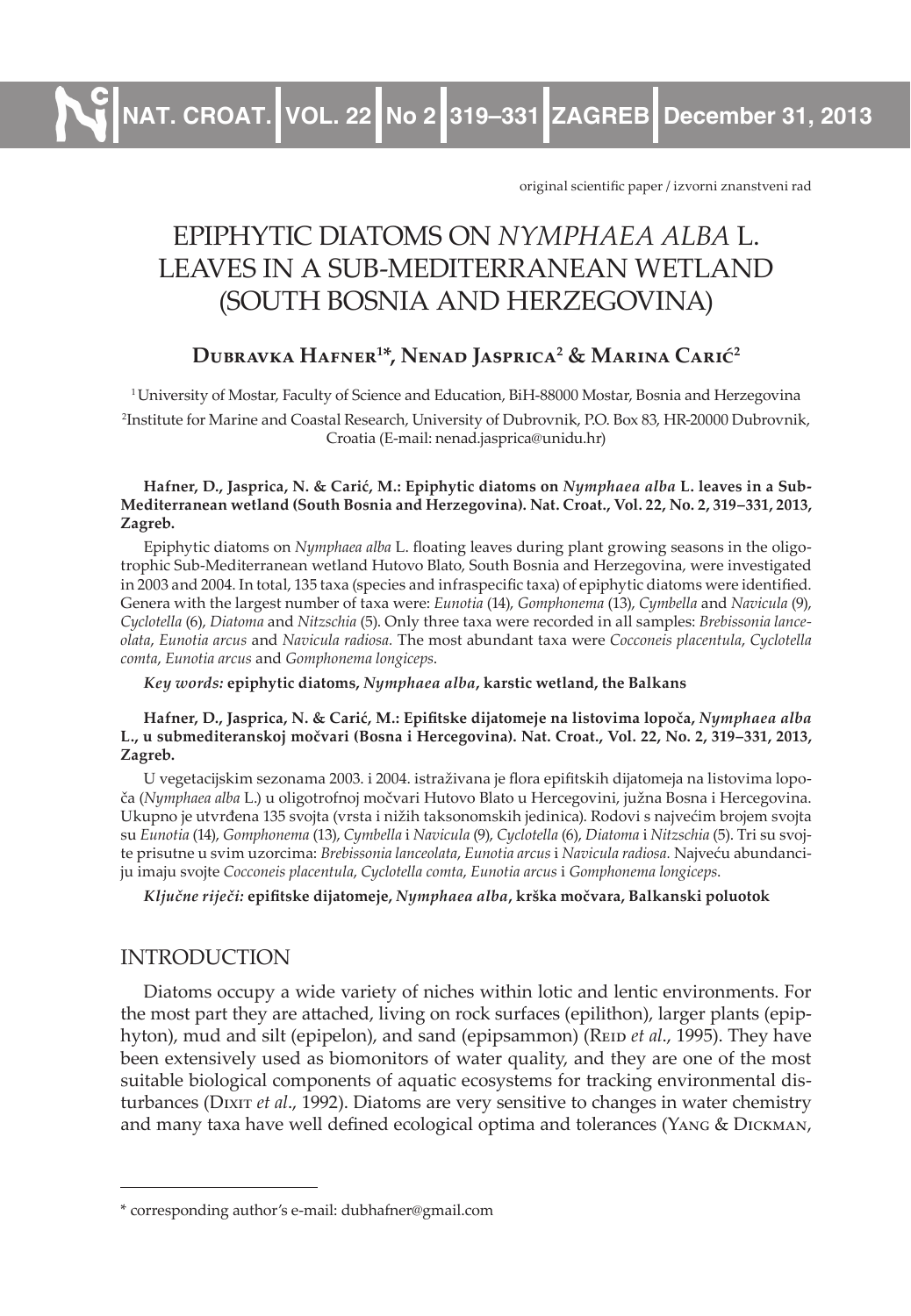1993). They are also used to monitor wetland ecosystems and human impact (Lane & Brown, 2007) including nutrient enrichment (e.g. McCormick & Stevenson, 1998).

The European White Water Lily (*Nymphaea alba* L.) is an aquatic floating-leaved macrophyte of the family *Nymphaeaceae*. It is found in freshwater all over Europe, in parts of North Africa and the Middle East. This species is a very widespread in deep stagnant waters in the Dinaric karstic region (Jasprica & Carić, 2002; Jasprica, 2009; Lasić *et al*., 2014). It provides shelter and nourishment for macroinvertebrate grazers (Kok & Van der Velde, 1994), like insects, snails and leeches (Paillisson & Marion, 2001). On the other hand, high phenolic concentrations were found in floating leaves (Kok *et al*., 1992; Smolders *et al*., 2000). These substances are important in the defence of plants against herbivores.

The main aim of this study was to examine the completely unknown epiphytic algal flora of Bosnia and Herzegovina, i.e.,its diversity, and the epiphytic species richness found on *Nymphaea alba*. Epiphytic diatoms growing on *Nymphaea alba* leaves were surveyed in the lakes and canals in the Sub-Mediterranean wetland Hutovo Blato, South Bosnia and Herzegovina.

### STUDY AREA

The Hutovo Blato wetland is one of the most important parts of the Neretva River delta in Bosnia and Herzegovina. The Neretva River delta stretches through Croatia and Bosnia and Herzegovina, 30% of its area belonging to Bosnia and Herzegovina. The wetland is situated 20 km inland from the Adriatic Sea, along the frontier between Bosnia and Herzegovina and Croatia.

This area was classified as a natural park in 1995. It was listed in the Ramsar Convention as international protected wetland in 2001. The total area of Hutovo Blato Park covers 74 km<sup>2</sup> . The geology consists mostly of Cretaceous and Eocene limestone (Juračić, 1998). There are six lakes in the park: Škrka, Jelim, Drijen, Orah and Deran, and Donje Blato, the latter being a reservoir. Most of these lakes are shallow (1–2 m depth), except for Lake Jelim (max. depth of 17 m). The altitudinal range of the area is between sea level and 3 m. The water masses of these lakes originate from numerous karstic springs that are very active from autumn to late spring. Thermal stratification does not occur in the lakes during year and they never freeze.

The main waterway in the wetland is the Krupa River, 20 km long. It originates in the western region of Lake Deran and flows through the plain area towards the Neretva River. In autumn and winter, the water level of the Neretva River rises rapidly, due to disproportions between the quantity of water flowing from the upper reaches of the Neretva River and the capacity of its basin in its lower reaches. This, in turn, changes the hydrographic orientation of the Krupa River, which deflects the water into Hutovo Blato. Almost the entire valley is flooded in this period, if not quite all of it. Over the last few decades, numerous anthropogenic influences have significantly changed the hydrological regime, which has also affected water quality (ŠTAMBUK-GILJANOVIĆ, 1998).

The climate is mostly warm and dry. The mean annual air temperature is 14.6°C (data for the nearest station of Ljubuški for the period 1971–2000, recorded by Meteorological and Hydrological Service of Bosnia and Herzegovina). The warmest part of the year is summer, with an average temperature for the season of 23.4°C. The warmest month is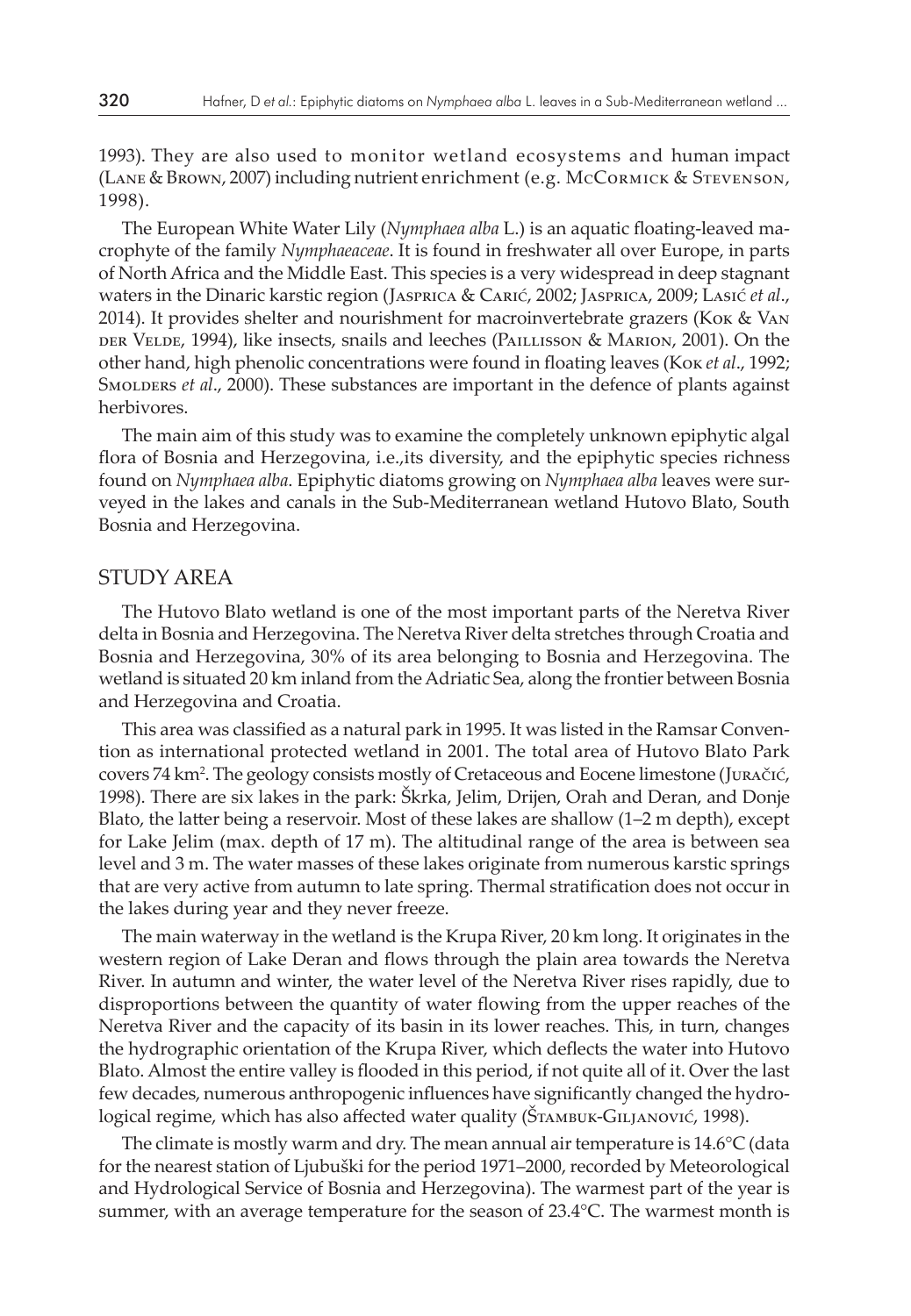July, with an average monthly temperature always above 23°C, while the coldest month is January, with a mean monthly temperature around or above 5°C. Mean monthly temperatures above 20°C were recorded for the period from June to September.

Phytogeographically, this area belongs to the Sub-Mediterranean vegetation zone of hop and oriental hornbeam forests (the *Ostryo-Carpinion orientalis* Horvat 1954 emend. 1958 alliance), mainly communities of shrub forests of pubescent oak and oriental hornbeam (the *Querco-Carpinetum orientalis* Horvatić 1939 association). In total, 39 plant communities within nine vegetation classes were recognized in the park (JASPRICA  $\&$ Carić, 2002). Some associations have been recently recorded in the area and one new has been described, too (Jasprica *et al*., 2008, 2009; Jasprica & Kovačić, 2011). Although the park belongs to the Sub-Mediterranean vegetation zone, the aquatic vegetation is not significantly different from that found in the inland Balkans. The overall picture of vegetation in the Hutovo Blato wetland does not show serious degradation trends, although the area is affected by multiple human impacts (Jasprica *et al*., 2003).

#### MATERIAL AND METHODS

The study was carried out during the plant growing seasons: in June, August and September 2003, and October 2004 in the lakes area and along the Krupa River. In June 2003, samples were collected from 13 stations in the park, encompassing the entire area



**Fig. 1.** Sampling site locations in the Hutovo Blato wetland. Abbreviations: HR: Croatia; BiH: Bosnia and Herzegovina;  $\blacksquare$ : towns and villages.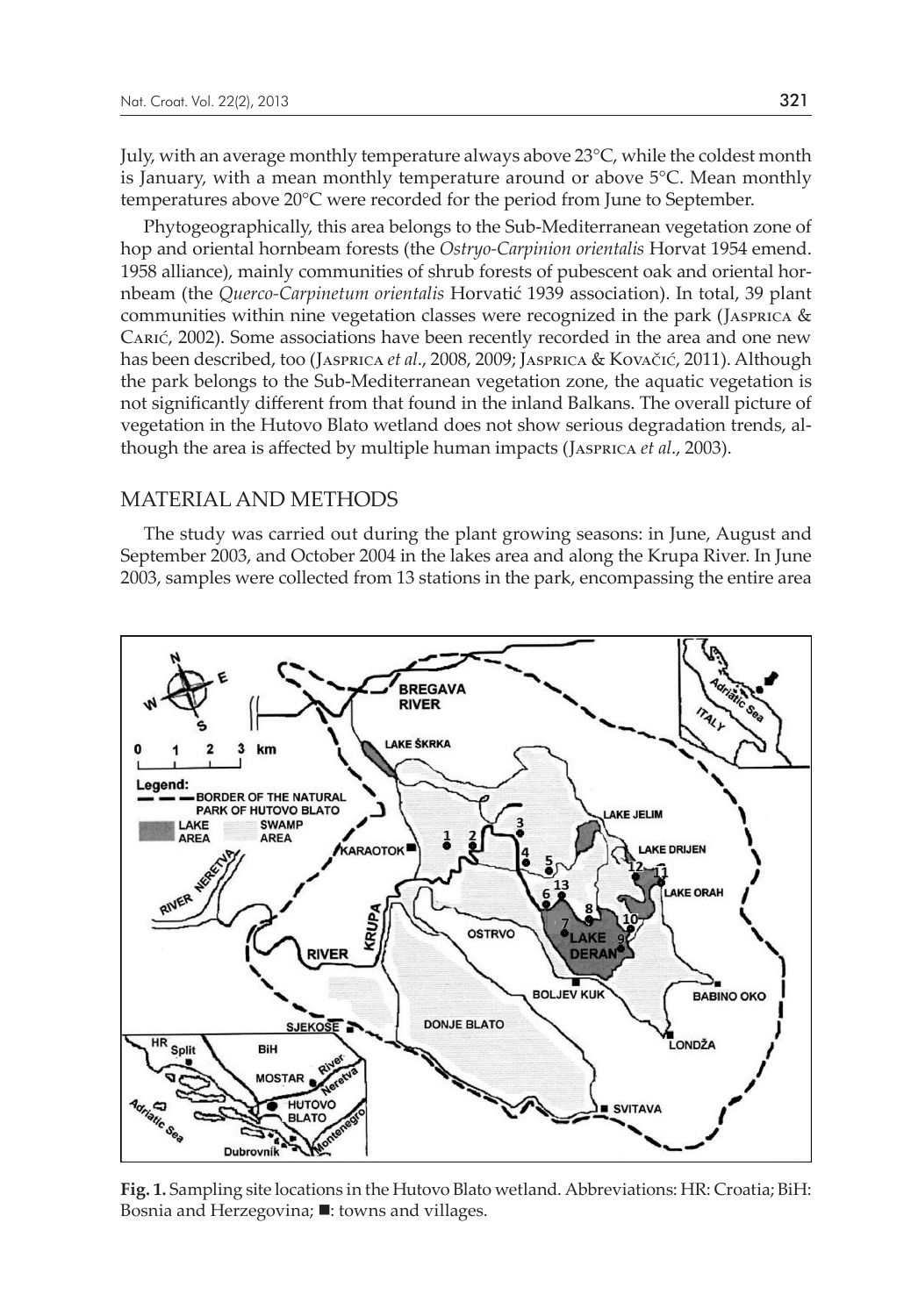(Fig. 1). Samples were also collected at five (at stations 1, 2, 3, 4 and 5) and three (at stations 1, 2 and 3) stations on 12th August and 2nd September 2003, respectively. Additionally, four samples (at stations 1, 6, 7 and 9) were collected on 29th October 2004. A total of 25 samples were collected and analysed. In our case, June and August were considered as summer months, while September and October fall in autumn.

The main environmental parameters were collected along with the sampling of diatoms. The surface water temperature, pH, and nutrient (ammonia, nitrite, nitrate, reactive phosphorus, reactive silicate, total nitrogen and total phosphorus) concentrations were measured according to APHA (1989).

Data on environmental parameters between two seasons were tested using the *t*-test (at the 0.05 level of significance). Analyses were performed with STATISTICA 7.0 software (StatSoft Inc., Tulsa, OK, USA).

The epiphytic diatoms were collected by brushing off both sides of floating leaves of the macrophyte *Nymphaea alba*. Samples were preserved in 2.5% formaldehyde and processed according to standard procedures (VAN DER WERFF, 1955). For each slide, a minimum of 400 valves were counted at 1000x on an Olympus BX51 microscope. The relative abundances of taxa were expressed as percentages of the total number of frustules counted, following Krammer & Lange-Bertalot (1986, 1988, 1991a, 1991b). Additionally, references used in the identification of diatoms are listed by Jasprica & Hafner (2005). The nomenclature of species and infraspecific taxa follows *Algaebase* website (M. D. Guiry & G. M. Guiry, 2013, searched on 23 January 2013).

#### RESULTS

The main environmental variables in the investigated area are shown in Tab. 1. During summer and autumn 2003, the oxygen saturation  $(O_2/O_2^{\prime})$  in lakes and in the Krupa River ranged from 0.55 to 1.05. The nutrient concentrations ( $\mu$ mol L<sup>-1</sup>) ranged for reactive silicate 17.70–83.40, reactive phosphorus 0.06–0.18, total phosphorus 0.19–0.61, ammonia 2.25–6.00, nitrite 0.02–0.13, nitrate 4.97–16.35, and total nitrogen 6.17–22.37, res-

|        |            | pH                       | $T (^{\circ}C)$ | $O_2/O_2'$ | NO <sub>2</sub> | NO <sub>2</sub> | NH   | <b>TIN</b> | PO <sub>4</sub> | TP   | SiO <sub>4</sub> |
|--------|------------|--------------------------|-----------------|------------|-----------------|-----------------|------|------------|-----------------|------|------------------|
| Summer | <b>MIN</b> |                          | 21.90           | 0.73       | 13.41           | 0.02            | 2.25 | 15.99      | 0.09            | 0.19 | 64.40            |
| 2003   | <b>MAX</b> |                          | 24.75           | 1.05       | 16.35           | 0.03            | 6.00 | 22.37      | 0.18            | 0.46 | 67.30            |
|        | <b>AVG</b> | $\overline{\phantom{0}}$ | 23.35           | 0.89       | 14.81           | 0.03            | 3.84 | 18.74      | 0.12            | 0.30 | 65.88            |
|        | <b>SD</b>  |                          | 1.15            | 0.13       | 1.29            | 0.01            | 1.52 | 2.29       | 0.04            | 0.12 | 1.40             |
| Autumn | <b>MIN</b> | 7.29                     | 22.10           | 0.55       | 4.97            | 0.04            | 1.07 | 6.17       | 0.06            | 0.43 | 17.70            |
| 2003   | <b>MAX</b> | 7.63                     | 25.00           | 0.96       | 15.77           | 0.13            | 2.85 | 18.43      | 0.10            | 0.61 | 83.40            |
|        | <b>AVG</b> | 7.45                     | 23.24           | 0.82       | 12.89           | 0.07            | 2.29 | 15.26      | 0.08            | 0.53 | 60.80            |
|        | <b>SD</b>  | 0.15                     | 1.18            | 0.19       | 5.28            | 0.04            | 0.82 | 6.06       | 0.02            | 0.08 | 29.35            |

**Tab. 1.** Main abiotic variables in the Hutovo Blato wetland.

 $O_2/O_2'$  – oxygen saturation, TIN – total nitrogen, TP – total phosphorus. Nutrient concentrations are expressed in  $\mu$ mol  $L^{-1}$ .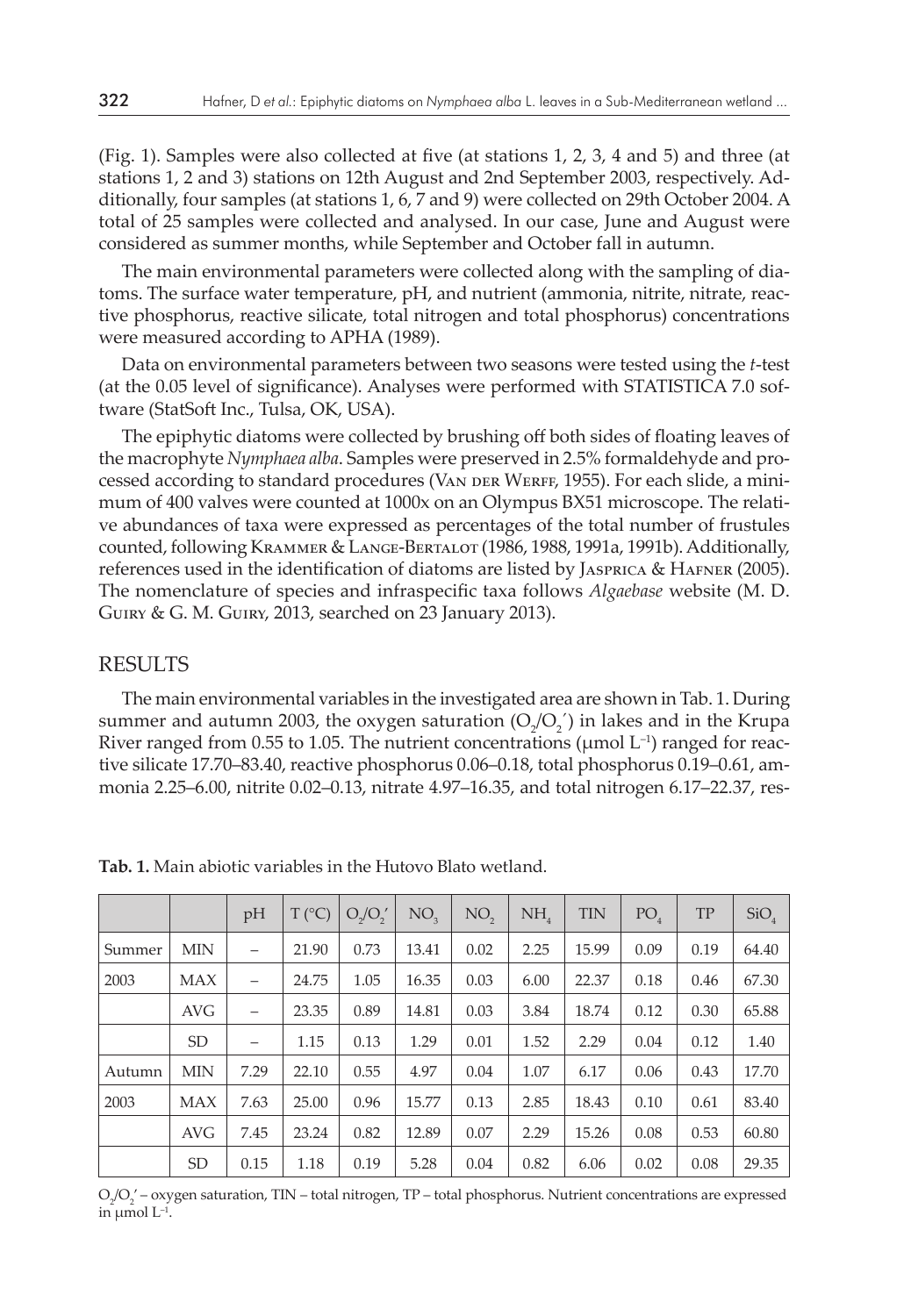pectively. According to *t*-test, there were no differences (*P*>0.05) between summer and autumn values, except for total phosphorus (*P*<0.05).

Altogether, 135 diatom taxa belonging to 43 genera were identified in the samples (Tab. 2). Genera with the highest number of taxa were: *Eunotia* (14), *Gomphonema* (13), *Cymbella* and *Navicula* (9), *Cyclotella* (6), *Diatoma* and *Nitzschia* (5). Only three taxa were recorded in every sample: *Brebissonia lanceolata*, *Eunotia arcus* and *Navicula radiosa.* In addition, 19 taxa were present in at least one sample per sampling month: *Amphora ovalis*, *Cocconeis placentula*, *C*. *placentula* var. *lineata*, *Cyclotella comta*, *Cymatopleura solea*, *Denticula tenuis*, *Encyonema silesiacum*, *Epithemia turgida*, *Eunotia bilunaris*, *E*. *tenella*, *Gomphonema intricatum*, *G*. *longiceps*, *G*. *truncatum*, *Gyrosigma acuminatum*, *Rhopalodia gibba*, *Staurosira construens*, *Stauroneis phoenicenteron*, *Ulnaria capitata* and *U*. *ulna*.

Taking into consideration all localities, the highest number of taxa (101) was recorded in June 2003, followed by October 2004 (60), then August (54) and September 2003 (48). However, average number of taxa per locality in June and August 2003 was 38 and 25, respectively. There was no difference in average number of taxa per locality between September 2003 (35) and October 2004 (38). Some taxa appeared only in particular months; the highest number of these taxa with restricted occurrence (36) was recorded in June 2003.

*Cocconeis placentula*, *Cyclotella comta*, *Eunotia arcus* and *Gomphonema longiceps* were the most abundant taxa (Tab. 3). Among them, *Eunotia arcus* had the highest abundances (1–95%). Beside this taxon, *Gomphonema longiceps* was also found during all sampling months.

#### DISCUSSION

This study considered the diversity and abundances of epiphytic diatoms on *Nymphaea alba* floating leaves during the plant growing seasons. Much of the Hutovo Blato wetland area is covered by floating-leaved plant species from April to October only; mainly *Nymphaea alba* and *Nuphar lutea* forming a mosaic of monospecific patches (Jasprica & Carić, 2002).

We did not investigate in detail the relationship between epiphytic diatoms and physico-chemical variables, and further, more detailed studies are required to define it. However, nutrient concentrations were used in order to assess the trophic state of the wetland. According to nutrient concentrations in summer and autumn, the Hutovo Blato wetland can be classified as oligotrophic (OECD, 1982). This agrees with findings of Jasprica *et al.* (2005), and Jasprica & Hafner (2005) based on whole-year data for the lakes in the lower Neretva River delta.

Floating leaves of *Nymphaea alba* supported diverse populations of epiphytic diatoms in this wetland; we recorded 135 taxa in 25 samples from 13 sites for the months June, July, August, September and October. In contrast, Neyran Soylu *et al.* (2005) found 40 diatom taxa on the leaves and stems of *Nuphar lutea* in northern Turkish lakes and lagoons, but they studied only spring-summer period. On the other hand, regarding the number of taxa, our study coincided with results of Caput & Plenković-Moraj (2000), but the similarity of diatoms between the Plitvice Lakes and Hutovo Blato wetland – characterized by the Jaccard index (JACCARD,  $1908$ ) – was relatively low (32%).

Concerning the number of taxa, the highest was in June 2003 when the most samples were collected. During late summer, especially in the extreme drought of 2003 (UNDP,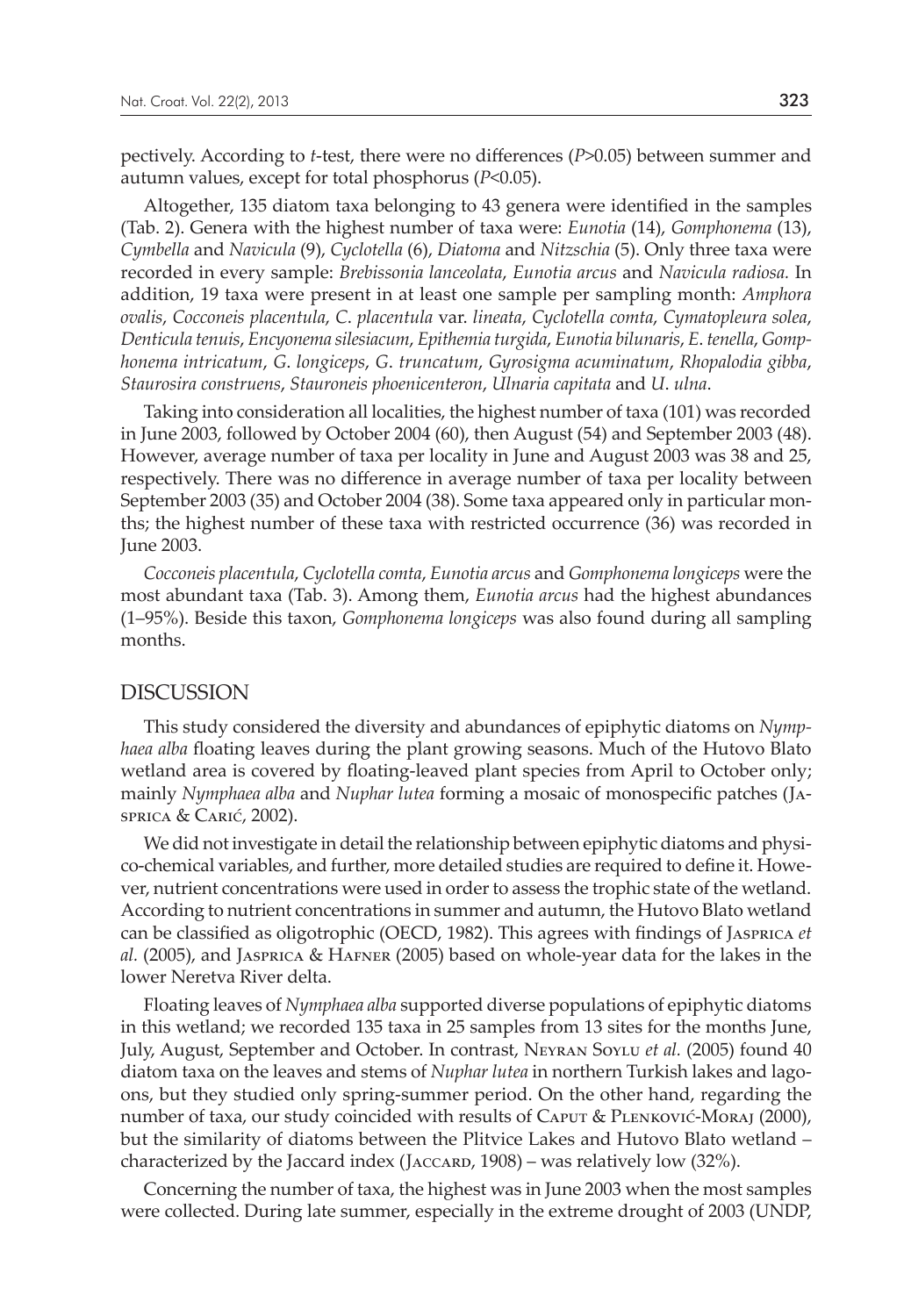# **Tab. 2.** The list of taxa and their frequency of occurrence (%).

| Taxa                                                     | 6 June, 2003             | 12 August, 2003          | 2003<br>September,       | 29 October, 2004 |
|----------------------------------------------------------|--------------------------|--------------------------|--------------------------|------------------|
| $n =$                                                    | 13                       | 5                        | 3                        | $\overline{4}$   |
| Achnanthes exigua Grunow                                 | 42                       | $\overline{\phantom{0}}$ | 33                       |                  |
| Achnanthes lanceolata var. minuta (Skvortzov) Sheshukova | 8.3                      | —                        | -                        |                  |
| Achnanthidium affine (Grunow) Czarnecki                  | 17                       | $\overline{\phantom{0}}$ |                          |                  |
| Achnanthidium minutissimum (Kützing) Czarnecki           | 67                       | 40                       | $\overline{\phantom{0}}$ | 50               |
| Amphora ovalis (Kützing) Kützing                         | 75                       | 60                       | 66                       | 75               |
| Amphora ovalis var. gracilis (Ehrenberg) van Heurck      | 8.3                      | $\overline{\phantom{0}}$ |                          |                  |
| Amphora pediculus (Kützing) Grunow ex A. Schmidt         | 42                       |                          | 66                       | 50               |
| Anomoeoneis elliptica Zakrz.                             | $\overline{\phantom{0}}$ |                          | 33                       |                  |
| Anomoeoneis sphaerophora E. Pfitzer                      | 8.3                      | $\overline{\phantom{0}}$ |                          |                  |
| Brebissonia lanceolata (C. Agardh) Mahoney & Reimer      | 100                      | 100                      | 100                      | 100              |
| Caloneis bacillum (Grunow) Cleve                         | 17                       | $\qquad \qquad -$        | $\qquad \qquad -$        | -                |
| Caloneis silicula var. truncatula (Grunow) Cleve         | 17                       | 20                       | 66                       |                  |
| Caloneis ventricosa (Ehrenberg) F.Meister                | 8.3                      | 20                       | $\overline{\phantom{0}}$ |                  |
| Cocconeis pediculus Ehrenberg                            | 50                       | $\equiv$                 | 33                       |                  |
| Cocconeis placentula Ehrenberg                           | 100                      | 60                       | 100                      | 75               |
| Coconeis placentula var. euglypta (Ehrenberg) Grunow     | 8.3                      |                          | $\qquad \qquad -$        |                  |
| Cocconeis placentula var. lineata (Ehrenberg) van Heurck | 33                       | 20                       | 33                       | 50               |
| Cyclotella comta (Ehrenberg) Kützing                     | 83                       | 80                       | 33                       | 100              |
| Cyclotella meneghiniana Kützing                          | $\equiv$                 | $\overline{\phantom{0}}$ | $\overline{\phantom{0}}$ | 100              |
| Cyclotella sp. 1                                         | 50                       | —                        | -                        |                  |
| Cyclotella sp. 2                                         | $\qquad \qquad -$        | -                        | $\qquad \qquad -$        | 25               |
| Cyclotella sp. 3                                         | —                        | $\overline{\phantom{0}}$ | —                        | 25               |
| Cyclotella sp. 4                                         | $\overline{\phantom{0}}$ | $\overline{\phantom{0}}$ |                          | 25               |
| Cymatopleura elliptica (Brébissoni) W. Smith             | 8.3                      | 20                       | $\overline{\phantom{0}}$ | 50               |
| Cymatopleura solea (Brébisson) W.Smith                   | 25                       | 40                       | 66                       | 50               |
| Cymbella affinis Kützing                                 | 83                       | 20                       | 66                       |                  |
| Cymbella aspera (Ehrenberg) Cleve                        | 17                       | 20                       |                          |                  |
| Cymbella capricornis Skvortzov                           | 8.3                      | 20                       |                          |                  |
| Cymbella cistula (Hemprich & Ehrenberg) O.Kirchner       | 58                       | $\overline{\phantom{0}}$ | 33                       | 75               |
| Cymbella cymbiformis C. Agardh                           | 25                       | —                        | -                        |                  |
| Cymbella ehrenbergii Kützing                             | 8.3                      | -                        | -                        |                  |
| Cymbella leptoceros (Ehrenberg) Grunow                   | 8.3                      | $\qquad \qquad -$        |                          |                  |
| Cymbella turgidula Grunow                                | $\overline{\phantom{0}}$ | 20                       | -                        |                  |
| Cymbella sp.                                             | $\overline{\phantom{0}}$ | $\overline{\phantom{0}}$ | —                        | 75               |
| Cymbopleura lata (Grunow) Krammer                        | 8.3                      | 20                       | 33                       |                  |
| Coscinodiscus lacustris Grunow                           | 8.3                      |                          |                          |                  |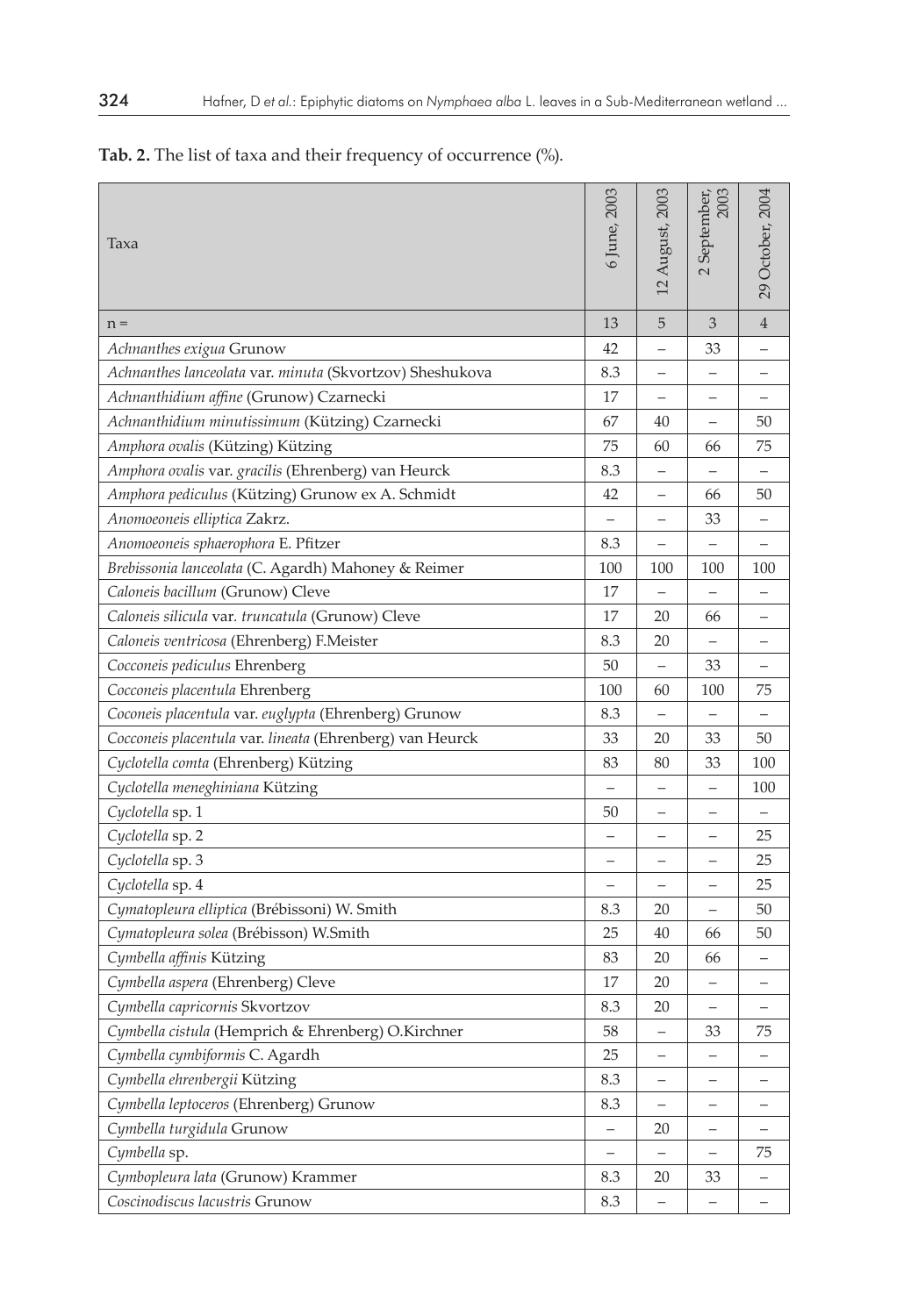| Coscinodiscus rothii var. subsalsum (Juhlin - Dannfelt) Hustedt | —                        | $\qquad \qquad -$        | $\qquad \qquad -$        | 75                       |
|-----------------------------------------------------------------|--------------------------|--------------------------|--------------------------|--------------------------|
| Coscinodiscus rothii (Ehrenberg) Grunow                         | -                        | $\qquad \qquad -$        | 33                       |                          |
| Coscinodiscus sp.                                               | 8.3                      | 20                       |                          |                          |
| Denticula elegans Kützing                                       |                          |                          | $\overline{\phantom{0}}$ | 25                       |
| Denticula tenuis Kützing                                        | 83                       | 80                       | 33                       | 50                       |
| Denticula tenuis var. crassula (Nägeli) Hustedt                 | 33                       |                          | 33                       |                          |
| Diatoma hiemalis (Lyngbye) Heiberg                              | 25                       |                          | 33                       |                          |
| Diatoma mesodon (Ehrenberg) Kützing                             | 8.3                      |                          |                          | 50                       |
| Diatoma tenuis C.Agardh                                         | 25                       |                          |                          |                          |
| Diatoma vulgaris Bory de Saint - Vincent                        | 8.3                      |                          |                          | 25                       |
| Diatoma vulgaris var. capitulata Grunow                         | 17                       | $\overline{\phantom{0}}$ |                          |                          |
| Diploneis ovalis (Hilse) Cleve                                  | —                        | 20                       | 33                       |                          |
| Ellerbeckia arenaria (Moore ex Ralfs) R.M.Crawford              | $\overline{\phantom{0}}$ | 20                       | $\qquad \qquad -$        | 25                       |
| Encyonema prostratum (Berkeley) Kützing                         | 42                       | $\qquad \qquad -$        | —                        | 25                       |
| Encyonema silesiacum (Bleisch) D. G. Mann                       | 100                      | 60                       | 66                       | 75                       |
| Encyonopsis microcephala (Grunow) Krammer                       | 8.3                      |                          |                          |                          |
| Epithemia turgida (Ehrenberg) Kützing                           | 50                       | 40                       | 33                       | 25                       |
| Epithemia turgida var. granulata (Ehrenberg) Brun               | 17                       |                          |                          |                          |
| Epithemia zebra (Ehrenberg) Kützing                             | 8.3                      |                          |                          |                          |
| Eunotia arcus Ehrenberg                                         | 100                      | 100                      | 100                      | 100                      |
| Eunotia arcus var. bidens Grunow in van Heurck                  | 8.3                      |                          |                          |                          |
| Eunotia arcus var. uncinata (Ehrenberg) Grunow in van Heurck    | 8.3                      |                          |                          |                          |
| Eunotia bilunaris (Ehrenberg) Schaarschmidt                     | 17                       | 20                       | 33                       | 50                       |
| Eunotia exigua (Brébisson ex Kützing) Rabenhorst                | 33                       | 100                      | 66                       | -                        |
| Eunotia exigua var. compacta Hustedt                            | $\qquad \qquad -$        | 40                       | -                        | -                        |
| Eunotia glacialis Meister                                       | 8.3                      | 40                       |                          |                          |
| Eunotia flexuosa (Brébisson) A.Berg                             | 25                       |                          | 33                       | 25                       |
| Eunotia paralella Ehrenberg                                     | $\qquad \qquad -$        |                          | $\overline{\phantom{0}}$ | 25                       |
| Eunotia pectinalis (Kützing) Rabenhorst                         |                          |                          | 33                       |                          |
| Eunotia praerupta Ehrenberg                                     | $\qquad \qquad -$        | 40                       | $\overline{\phantom{0}}$ | 25                       |
| Eunotia tenella (Grunow) Hustedt in Schmidt                     | 50                       | 60                       | 33                       | 25                       |
| Eunotia valida Hustedt                                          | 505                      |                          |                          | 75                       |
| Eunotia sp.                                                     |                          |                          |                          | 25                       |
| Fragilaria capucina var. mesolepta (Rabenhorst) Rabenhorst      | 8.3                      |                          |                          |                          |
| Fragilaria crotonensis Kitton                                   | —                        | <sup>-</sup>             | —                        | 25                       |
| Fragilaria virescens var. capitata Østrup                       | 8.3                      | -                        |                          | -                        |
| Frustulia creuzburgensis (Krasske) Hustedt                      | $\qquad \qquad -$        | $\qquad \qquad -$        | 33                       | $\overline{\phantom{m}}$ |
| Gomphonema acuminatum Ehrenberg                                 | 17                       |                          |                          | 25                       |
| Gomphonema acuminatum var. coronatum (Ehrenberg) Ehrenberg      | 42                       | 60                       | $\overline{\phantom{0}}$ | 75                       |
| Gomphonema angustatum (Kützing) Rabenhorst                      | 33                       | 20                       | 33                       |                          |
| Gomphonema augur Ehrenberg                                      | 42                       |                          |                          |                          |
| Gomphonema constrictum var. capitatum Ehrenberg                 | 8.3                      |                          |                          |                          |
| Gomphonema gracile Ehrenberg                                    |                          | 20                       |                          |                          |
| Gomphonema intricatum Kützing                                   | 50                       | 80                       | 66                       | 100                      |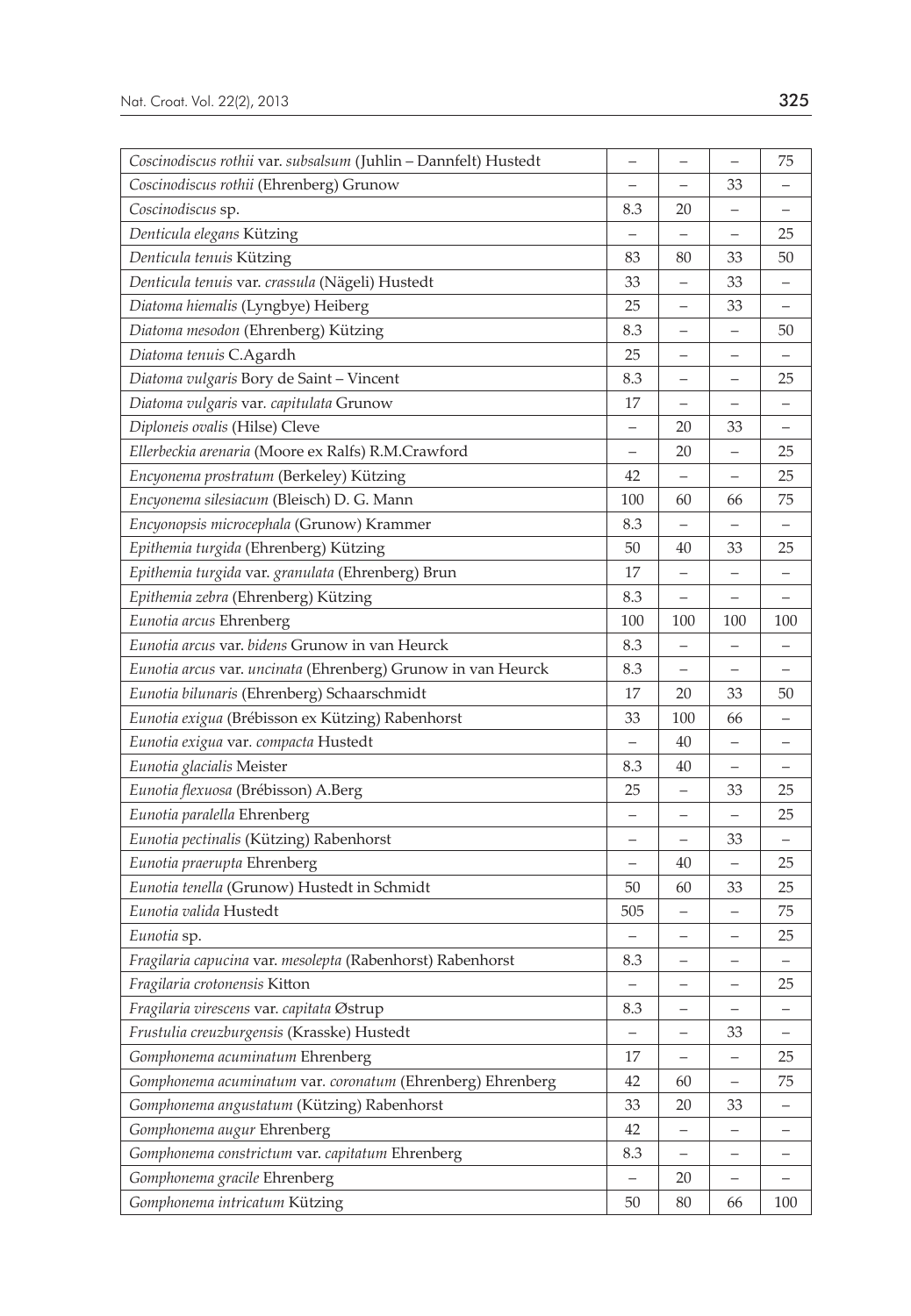| Gomphonema intricatum var. pumilum Grunow                                                      | 8.3                      |                          |                          | 25                       |
|------------------------------------------------------------------------------------------------|--------------------------|--------------------------|--------------------------|--------------------------|
| Gomphonema longiceps Ehrenberg                                                                 | 92                       | 100                      | 100                      | 100                      |
| Gomphonema longiceps var. subclavatum Grunow                                                   | 25                       | 40                       | 33                       | —                        |
| Gomphonema parvulum (Kützing) Kützing                                                          | $\overline{\phantom{0}}$ |                          | 33                       | -                        |
| Gomphonema parvulum var. subellipticum Cleve                                                   | 8.3                      | $\overline{\phantom{0}}$ |                          |                          |
| Gomphonema truncatum Ehrenberg                                                                 | 75                       | 80                       | 100                      | 50                       |
| Gyrosigma acuminatum (Kützing) Rabenhorst                                                      | 33                       | 40                       | 66                       | 25                       |
| Gyrosigma attenuatum (Kützing) Rabenhorst                                                      | 8.3                      |                          | 33                       |                          |
| Halamphora veneta (Kützing) Levkov                                                             | 8.3                      | 20                       | 33                       |                          |
| Melosira varians C. Agardh                                                                     | 25                       |                          |                          |                          |
| Melosira sp.                                                                                   | 8.3                      |                          |                          |                          |
| Navicula capitatoradiata Germain                                                               | —                        |                          |                          | 25                       |
| Navicula cryptocephala Kützing                                                                 | -                        | $\qquad \qquad -$        | -                        | 50                       |
| Navicula exigua Gregory                                                                        | 8.3                      | $\overline{\phantom{0}}$ |                          |                          |
| Navicula gracilis Lauby                                                                        | 8.3                      | $\overline{\phantom{0}}$ | 66                       | $\overline{\phantom{0}}$ |
| Navicula gregaria Donkin                                                                       |                          |                          |                          | 50                       |
| Navicula hasta Pantocsek                                                                       |                          | 20                       |                          |                          |
| Navicula miniscula Grunow                                                                      |                          |                          | 33                       |                          |
| Navicula oblonga (Kützing) Kützing                                                             | 42                       | 20                       |                          | 50                       |
| Navicula radiosa Kützing                                                                       | 100                      | 100                      | 100                      | 100                      |
| Neidium dubium (Ehrenberg) Cleve                                                               | 17                       |                          |                          | 50                       |
| Nitzschia gracilis Hantzsch                                                                    | $\overline{\phantom{0}}$ | 20                       |                          |                          |
| Nitzschia linearis West                                                                        | 33                       | 20                       |                          | $\qquad \qquad -$        |
| Nitzschia sigmoidea (Nitzsch) W. Smith                                                         | 25                       | -                        |                          | 25                       |
| Nitzschia sublinearis Hustedt                                                                  | 8.3                      | $\overline{\phantom{0}}$ |                          |                          |
| Nitzschia vermicularis (Kützing) Hantzsch                                                      | 8.3                      |                          |                          |                          |
| Pinnularia major (Kützing) Rabenhorst                                                          | 17                       |                          |                          |                          |
| Pinnularia sudetica (Hilse) Hilse                                                              | $\overline{\phantom{0}}$ | 20                       | 33                       |                          |
| Planothidium ellipticum (Cleve) M. B. Edlund                                                   | 8.3                      |                          |                          | 25                       |
| Planothidium lanceolatum (Brébisson ex Kützing) Lange-Bertalot                                 | 25                       |                          |                          | 25                       |
| Pseudostaurosira subsalina (Hustedt) E.A.Morales                                               | 8.3                      | 20                       |                          | 25                       |
| Rhoicosphenia abbreviata (C. Agardh) Lange-Bertalot                                            | —                        |                          |                          | 25                       |
| Rhopalodia gibba (Ehrenberg) Otto Müller                                                       | 25                       | 60                       | 33                       | 50                       |
| Rhopalodia gibba var. parallela (Grunow) H.Peragallo & M.Peragallo                             | $\overline{\phantom{0}}$ | 20                       | $\overline{\phantom{0}}$ |                          |
| Sellaphora pupula (Kützing) Mereschkovsky                                                      | 8.3                      |                          |                          |                          |
| Sellaphora. rectangularis (Gregory) Lange-Bertalot & Metzeltin                                 |                          |                          |                          | 50                       |
| Staurosira construens Ehrenberg                                                                | 33                       | 20                       | 66                       | 100                      |
| Staurosira construens var. binodis (Ehrenberg) P.B.Hamilton                                    | 17                       |                          |                          |                          |
| Staurosira venter (Ehrenberg) H.Kobayasi                                                       | 25                       | 20                       |                          |                          |
| Staurosira construens var. triundulata (Reichelt ex Hartz & Østrup)<br>E.Y.Haworth & M.G.Kelly | 8.3                      |                          |                          |                          |
| Staurosirella leptostauron (Ehrenberg) D.M. Williams & Round                                   | 50                       |                          | 33                       |                          |
| Staurosirella pinnata (Ehrenberg) D. M. Williams & Round                                       | 42                       | 20                       |                          |                          |
| Stauroneis phoenicenteron (Nitzsch) Ehrenberg                                                  | 42                       | 20                       | 33                       | 25                       |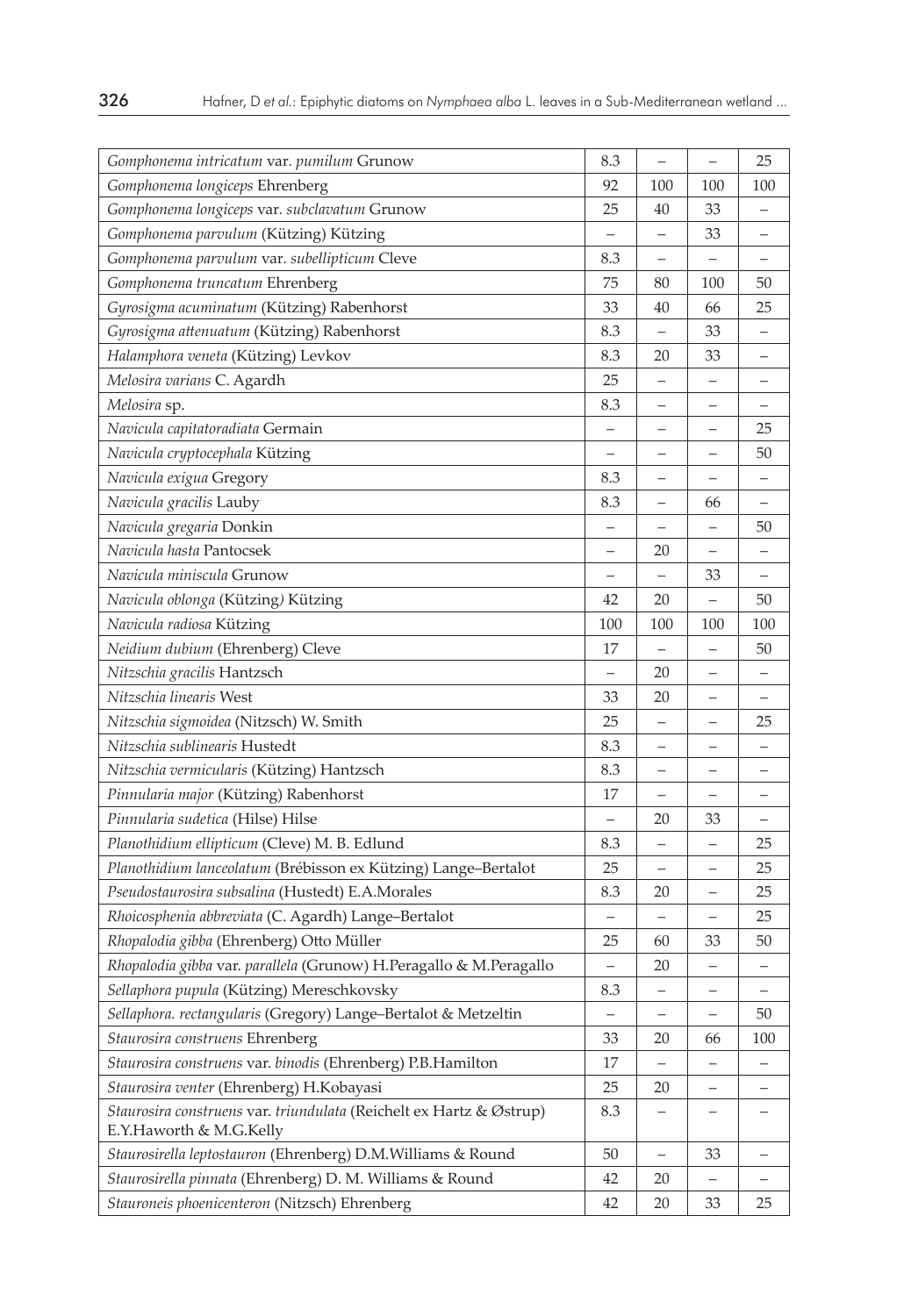| Stauroneis parvula (Grunow) Cleve                               | 8.3 |     |     |     |
|-----------------------------------------------------------------|-----|-----|-----|-----|
| Surirella linearis W. Smith                                     | 33  |     |     |     |
| Surirella spiralis Kützing                                      | 8.3 |     |     |     |
| Synedra affinis var. fasciculata (Lyngbye) Grunow in van Heurck | -   | 40  |     |     |
| Synedra amphicephala Kützing                                    | -   |     |     | 50  |
| Tryblionella acuta (Cleve) D.G.Mann                             | 8.3 |     |     |     |
| Tabellaria flocculosa (Roth) Kützing                            | 8.3 |     |     |     |
| Tabellaria flocculosa (Roth) Kützing                            | 33  |     |     | 50  |
| Ulnaria biceps (Kützing) P.Compère                              |     | 40  |     | 50  |
| Ulnaria capitata (Ehrenberg) P.Compère                          | 50  | 100 | 66  | 100 |
| Ulnaria danica (Kützing) Compère & Bukhtiyarova                 | 8.3 |     | 33  |     |
| Ulnaria ulna (Nitzsch) P.Compère                                | 100 | 100 | 100 | 50  |

**Tab. 3.** Range of abundances for the most abundant  $(21%)$  diatom taxa in the samples.

|                                                     | 2003            | 2003                     | 2003      | 2004      |
|-----------------------------------------------------|-----------------|--------------------------|-----------|-----------|
| Taxa                                                | June            | August                   | September | October   |
|                                                     | $n=13$          | $n=5$                    | $n = 3$   | $n=4$     |
| Cocconeis placentula Ehrenberg                      | $1 - 51$        | -                        | -         | -         |
| Cyclotella comta (Ehrenberg) Kützing                | $\qquad \qquad$ | $\overline{\phantom{0}}$ |           | $10 - 79$ |
| Brebissonia lanceolata (C. Agardh) Mahoney & Reimer |                 | -                        |           | $1 - 5$   |
| Encyonema silesiacum (Bleisch) D. G. Mann           | $1 - 15$        | -                        |           | -         |
| Eunotia arcus Ehrenberg                             | $1 - 61$        | $80 - 95$                | $65 - 91$ | $2 - 58$  |
| Gomphonema longiceps Ehrenberg                      | $1 - 54$        | $2 - 9$                  | $2 - 22$  | $2 - 64$  |
| Navicula radiosa Kützing                            |                 | -                        |           | $1 - 3$   |

2011; Dragojlović & Mokorić, 2012), the water level of the Neretva River delta decreased and many karstic springs located around the marsh edges, which support the region with water, ran dry. In addition, strong evaporation rates occurred in July and August (200 mm per month) in these shallow karstic lakes (Bonacci, 2001). Due to the extremely low water level there was no possibility of collecting samples from the same stations in the lakes.

The genera *Eunotia*, *Gomphonema*, *Cymbella*, *Navicula*, *Cyclotella*, *Diatoma* and *Nitzschia* were the richest in taxa. Although there were some differences among our inventory and those by other authors for epiphyton from waterbodies of similar latitudes, most of the taxa recorded are characterized by wide geographic distributions (e.g. Cambra, 1992; Tesolín & Tell, 1996; Blanco *et al.*, 2004; Kociolek, 2005, etc.).

The most common taxa were also observed in freshwater inland environments of North America (Stoermer & Kreis, 1978; Bahls, 2009). *Brebissonia lanceolata* was also found in rivers of Siberia and the Russian Far East at both clean and moderately polluted sites (Potapova, 1996). *Eunotia arcus* is known to be a cosmopolitan taxon occurring in slightly acid to circumneutral waters (Mayama & Kobayasi, 1991; Poulícková *et al*., 2004).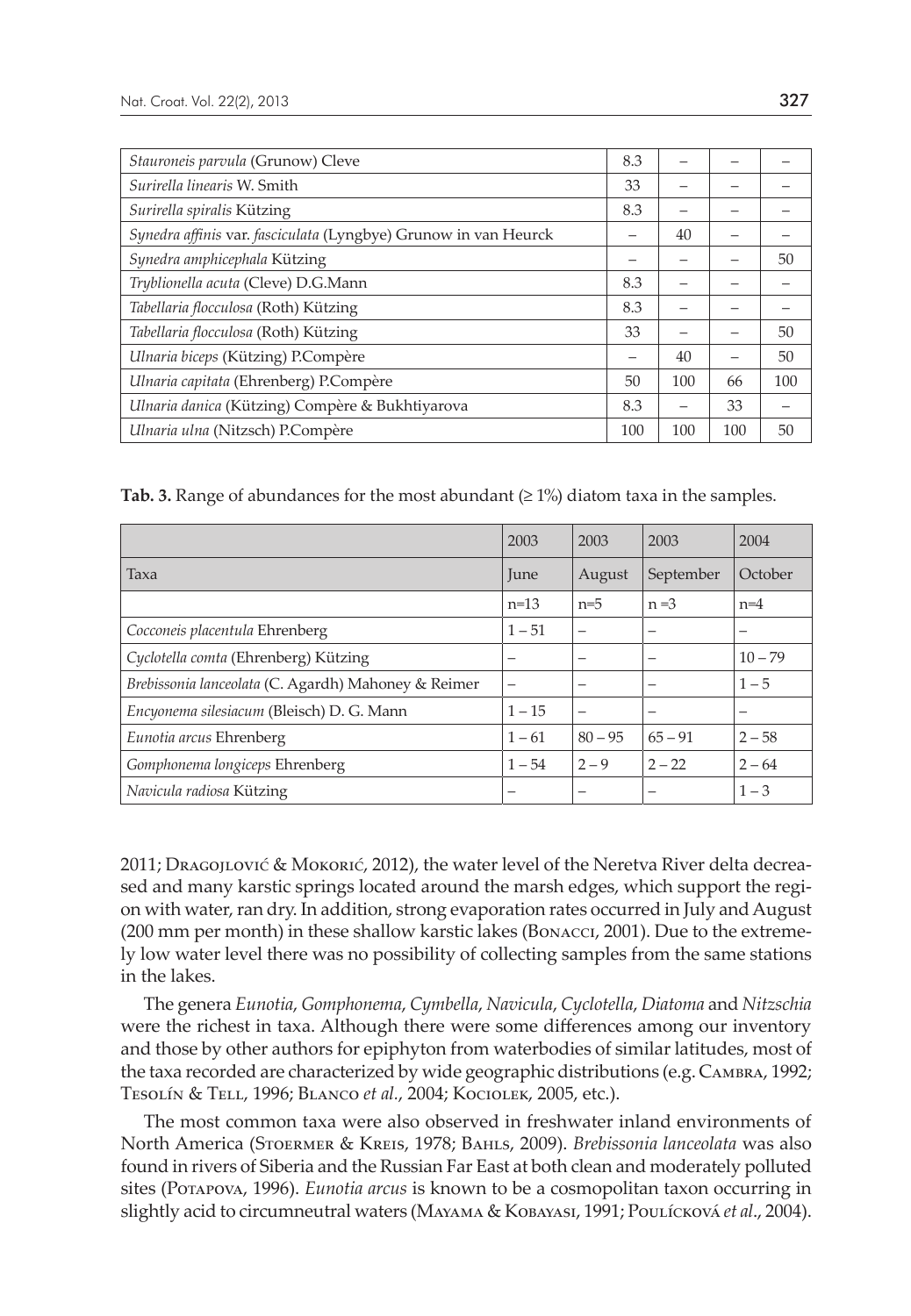In general, *Eunotia*-dominated diatom communities and filamentous green algae are known to be common in streams with low pH (Kinross *et al.*, 1993). *Navicula radiosa* is a world-wide distributed taxon reported from different habitats (e.g. Souffreau *et al*., 2010; *Ż*elazna-Wieczorek, 2011).

The most abundant and frequent taxa (e.g. *Cocconeis placentula*) were also observed on floating-leaved and submerged macrophytes in small eutrophic lakes of Northern Italy (Cattaneo *et al*., 1998), and on the macrophytes *Phragmites australis* (Cav.) Trin. ex Steud., *Potamogeton pectinatus* L. and alga *Cladophora rivularis* (L.) Hoek in eutrophic Bafra Fish Lakes and Lake Simenit, Turkey (Gonulol, 1993, Ersanlı & Gonulol, 2007). According to a survey of epiphytes on various *Charophyceae* on the Balkans, *Cocconeis placentula* has been reported as one of the most frequent taxa (HAFNER & JASPRICA, 2013).

In this survey, the planktonic taxon *Cyclotella comta*, abundant in October 2004, was more frequent than we expected, but benthic or periphytic were more common than planktonic taxa. This taxon has been also reported from mesotrophic small- and medium-sized lakes (Padisák *et al*., 2003; Borics *et al.*, 2007). According to Jerković (1978), there are only a few true planktonic diatom taxa in the lakes of this wetland. However, planktonic and epiphytic diatoms can provide complementary information on ecological conditions in the area.

Our results confirmed the data of Wojtal (2003) who designated *Gomphonema intricatum*, *G*. *longiceps* and *G*. *truncatum* as sensitive taxa found in the unpolluted karstic streams in Poland.

We investigated epiphytic diatoms from the entire surface on both sides of the leaf*.* However, Delbecque (1983) found differences in composition of the epiphytic diatom communities growing of the marginal parts and the central part of the underside of floating leaves of *Nuphar lutea*.

Generally, the distribution patterns of epiphytic algae on the basis of variation of their host species are well documented (e.g. Laugaste & Reunanen, 2005; Karosienė & Kasperovičienė, 2012), and contradictory results have been reported on the selectivity of epiphytic taxa with respect to substrate. Marvan *et al.* (1978) suggested that different macrophytes from the same location host very similar algal assemblages. According to CATTANEO et al. (1998), species composition is more closely related to the chemical characteristics of the lake water than the macrophyte type. On the other hand, differences in the epiphytic communities between macrophyte species or plant parts have proven to be significant (Blanco *et al*., 2004). Specific relationships between periphyton and macrophyte are more evident under low nutrient conditions (Eminson & Moss, 1980). Only the submerged part of hydrophytes (e.g. *Typha* spp., *Scirpus* spp., *Phragmites* spp.) and sediments can be considered universal substrates in shallow lakes, which show homogeneity in their periphyitic communities. More recently, CEJUDO-FIGUEIRAS *et al.* (2010) showed significant differences in the composition of diatom assemblages between trophic levels but not between different plant substrata. This supports the use of epiphytic diatoms as biological indicators for shallow lakes irrespective of the dominant macrophyte.

The present study describes the diversity of the epiphytic algal flora of the Hutovo Blato wetland. The waters of this wetland are a prime example of natural systems unaffected by any pollution to date. We can therefore regard the algal assemblages of the wetland as 'models' that will be of great value in providing baseline data for future monitoring and for assessing the effects of human activity.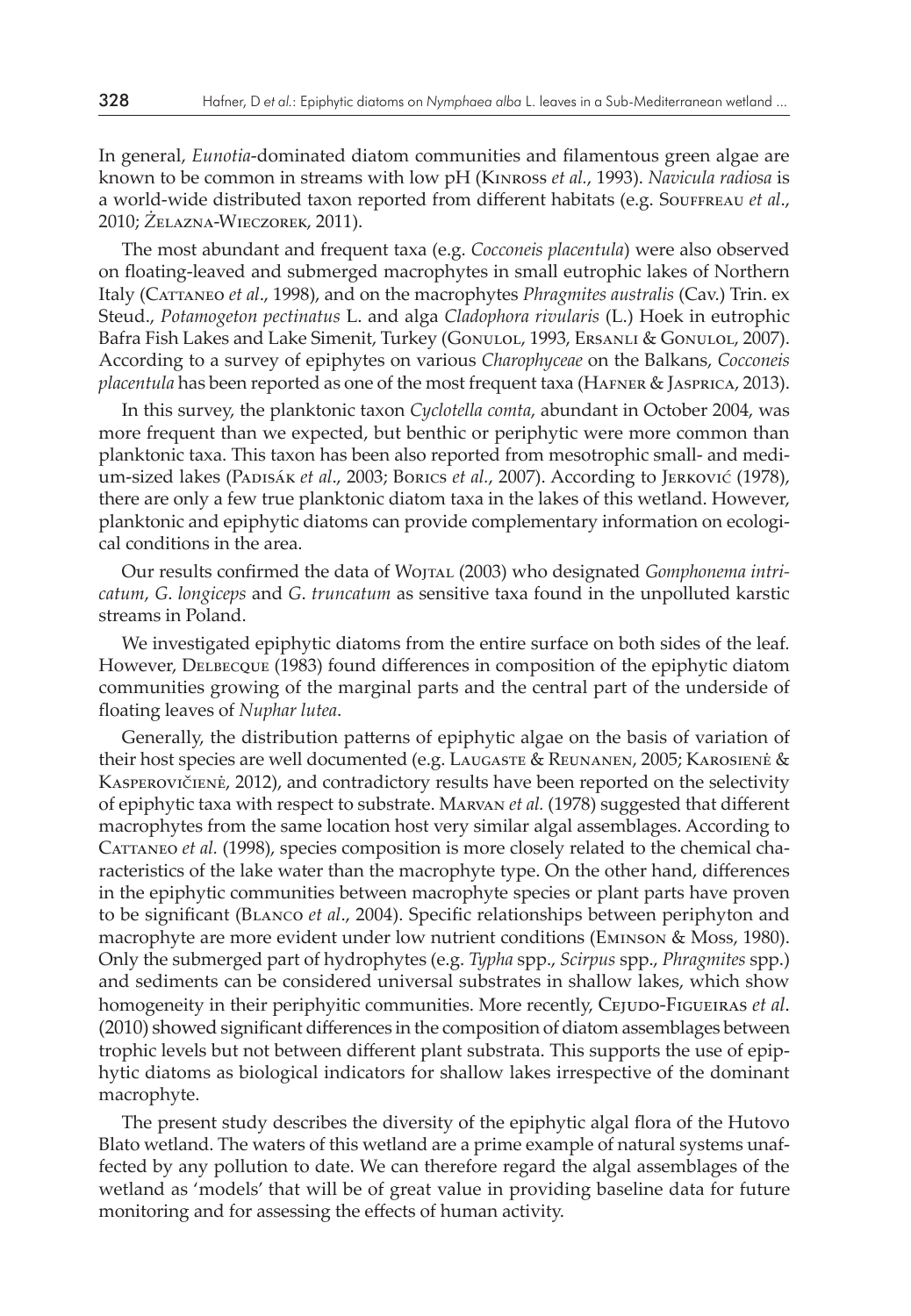### ACKNOWLEDGEMENTS

This work was supported by the Croatian Ministry of Science, Education, and Sports (Grant Number 275-0000000-3186). We would like to thank the two anonymous reviewers for their helpful comments. Thanks are also extended to Ranko Filipović for improving the English and to Dr. Nikša Glavić who created the map of localities. Managers and staff of the Hutovo Blato Nature Park deserve special thanks for their support in the field investigations.

*Received February 9, 2013*

### **REFERENCES**

- Apha (American Public Health Association), 1989: Standard methods for the examination of water, sewage and wastewater (17<sup>th</sup> ed.) Washington DC: APHA, 1268 pp.
- Bahls, L., 2009: A checklist of diatoms from inland waters of the northwestern United States. Proc. Acad. Nat. Sci. Philadelphia 158, 1–35.
- Blanco, S., Ector, L. & Bécares, E., 2004: Epiphytic diatoms as water quality indicators in Spanish shallow lakes. Vie Milieu 54, 71–79.
- Bonacci, O., 2001: Analysis of the maximum discharge of karst springs. Hydrogeol. J. 9, 328–338.
- Borics, G., Várbíró, G., Grigorszky, I., Krasznai, E., Szabó, S. & Kiss, K. T., 2007: A new evaluation technique of potamoplankton for the assessemnt of the ecological status of rivers. Arch. Hydrobiol. Suppl. Large Rivers 17, 465–486.
- Caput, K. & Plenković-Moraj, A., 2000: Epiphityc diatoms on sawgrass (*Cladium mariscus*) in the karstic Plitvice Lakes, Croatia. Biol. Bratisl. 55, 343–350.
- Cattaneo, A., Galanti, G., Gentinetta, S. & Romo, S., 1998: Epiphytic algae and macroinvertebrates on submerged and floating-leaved macrophytes in an Italian lake. Freshwat. Biol. 39, 725–740.
- Cejudo-Figueiras, C., Álvarez-Blanco, I., Bécares, E. & Blanco, S., 2010: Epiphytic diatoms and water quality in shallow lakes: the neutral substrate hypothesis revisited. Mar. Freshwater Res. 61, 1457– 1467.
- Delbecque, E.J.P., 1983: A comparison of the periphyton of *Nuphar lutea* and *Nymphaea alba*. The distribution of diatoms on the underside of floating leaves. In Wetzel, R.G., (ed.). Periphyton of Freshwater Ecosystems, Dr.W. Junk Publishers: The Hague; 41–47.
- Dixit, S.S., Smol, J.P. & Kingston, J.C., 1992: Diatoms: Powerful indicators of environmental change. Environ. Sci. Technol. 26, 22–33.
- Dragojlović, D. & Mokorić, M., 2012: The analysis of atmospheric circulation in Croatia in the warm period 2003 and 2011. BALWOIS 2012, Ohrid, Republic of Macedonia,  $28<sup>th</sup>$  May –  $2<sup>nd</sup>$  June 2012. 1–5.
- Eminson, D. F. & Moss, B., 1980: The composition and ecology of periphyton communities in freshwater. Brit. Phycol. J. 15, 429–446.
- Ersanli, E. & Gonulol, A., 2007: Epiphytic diatoms on *Cladophora rivularis* (Linnaeus) Hoek (Chlorophyta) and *Potamogeton pectinatus* Linnaeus (Spermatophyta) in Lake Simenit (Samsun – Turkey). Diatom Res. 22, 27–44.
- Gönülol, A., 1993: The benthic algal flora of Bafra Balık Lakes (Balık Lake, Uzun Lake). İstanbul *Univ. J. Aquat. Prod.* 1–2, 31–56.
- Guiry, M.D. & Guiry, G.M., 2013: *AlgaeBase*. World-wide electronic publication, National University of Ireland, Galway. http://www.algaebase.org [accessed on January 23, 2013].
- Hafner, D. & Jasprica, N., 2013: The composition of epiphytic diatoms (Bacillariophyta) on Charophyceae in Dinaric karstic ecosystems. Nat. Croat. 22, 199–204.
- Jaccard, P., 1908: Nouvelles recherches sur la distribution florale. Bul. Soc. Vaudoise Sci. Nat. 44, 223–270.
- Jasprica, N. & Carić, M., 2002: Vegetation of the natural park of Hutovo Blato (Neretva River delta, Bosnia and Herzegovina). Biol. Bratisl. 57, 505–516.
- Jasprica, N., Carić, M. & Batistić, M., 2003: The marshland vegetation (Phragmito-Magnocaricetea, Isöeto-Nanojuncetea) and hydrology in the Hutovo Blato Natural park (Neretva River delta, Bosnia and Herzegovina). Phyton (Horn) 43, 281–294.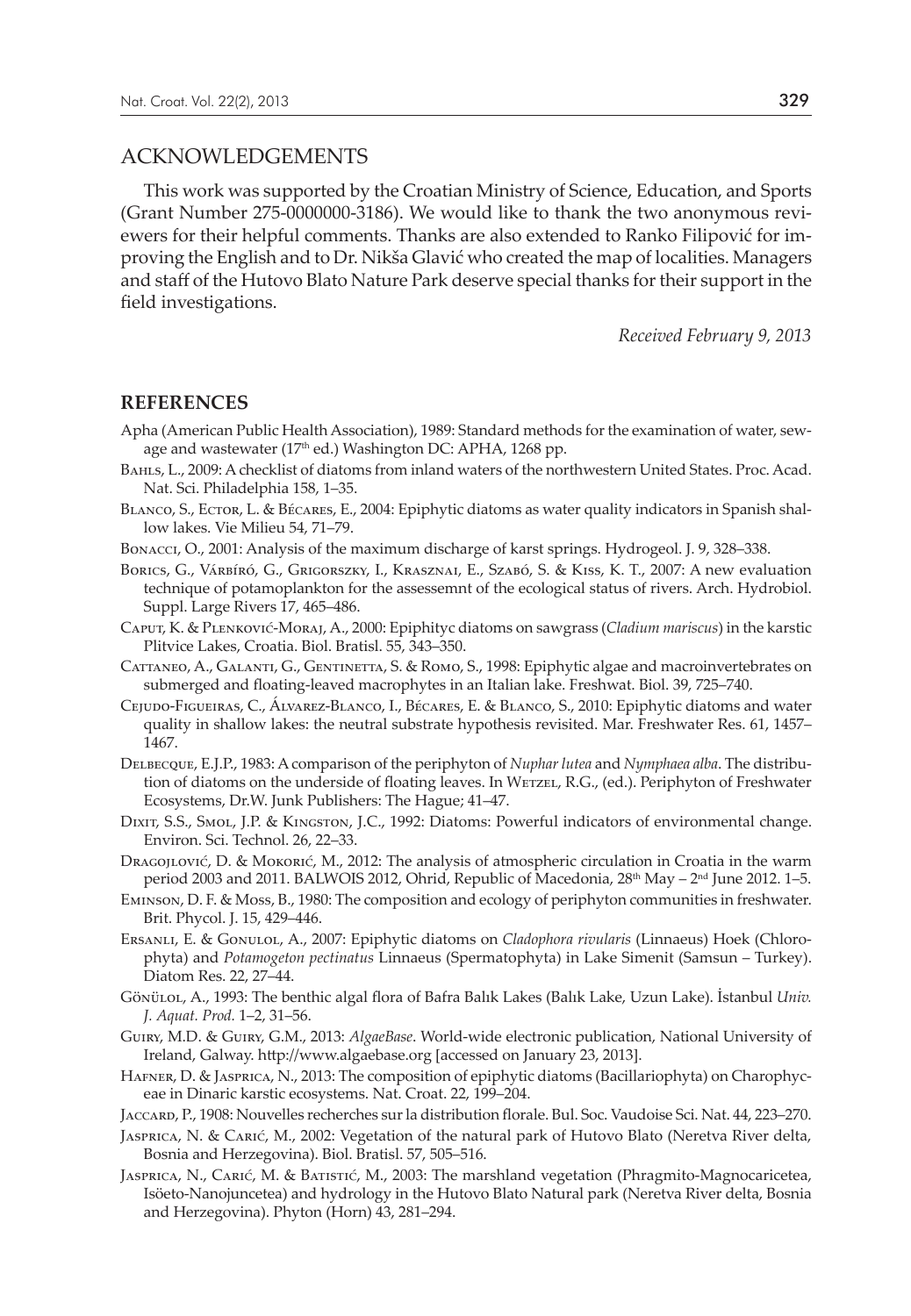- Jasprica, N. & Hafner, D., 2005: Taxonomic composition and seasonality of diatoms in three Dinaric karstic lakes in Croatia. Limnologica 35, 304–319.
- Jasprica, N., Hafner, D., Batistić, M. & Kapetanović, T., 2005: Phytoplankton in three freshwater lakes in the Neretva River delta (Eastern Adriatic, NE Mediterranean). Nova Hedwigia 81, 37–54.
- Jasprica, N., Ruščić, M. & Kovačić, S., 2008: *Tamaricion dalmaticae* Jasprica et al., *all. nova*, on the southeastern Adriatic coast. Symposium Flora and Vegetation of Slovenia 2008, dedicated to the 70<sup>th</sup> anniversary of Prof. Tone Wraber and 10<sup>th</sup> anniversary of the Slovenian Botanical Society, Ljubljana, Slovenia, 17–18 October 2008. Hladnikia 22, 50.
- Jasprica, N., 2009: Vegetacija Hutova Blata [Vegetation of Hutovo Blato]. Eko Hercegovina 5, 46–53.
- Jasprica, N., Ruščić, M. & Kovačić, S., 2009: Vegetation of the *Nerio oleandri-Tamaricetea africanae* Braun-Blanq. et O.Bolos 1958 class on the Pelješac Peninsula, South Croatia. Abstract Book of the International Interdisciplinary Scientific Conference "Sustainability of the Karst Environment – Dinaric Karst and other Karst Regions", Gospić-Plitvice Lakes, Croatia, 23–26 September 2009, 74–75.
- Jasprica, N., Kovačić, S., 2011: Raznolikost vegetacije na Pelješcu [The diversity of vegetation on the Pelješac peninsula]. In Lupis, B.V. (ed), Zbornik radova u čast Ivice Žile, Matica hrvatska – ogranak Dubrovnik, 263–282.
- Jerković, L., 1978: Studija sadašnjeg stanja ekosistema Hutova Blata [A study of the current state of the Hutovo Blato ecosystems]. Study of the Biological Institute of Faculty of Science, University of Sarajevo, 2, 1–38.
- Juračić, M., 1998: O nastanku i promjenama delte rijeke Neretve [Origin and changes of the Neretva River delta]. Dubrovnik (Matica hrvatska) **4**, 228–232.
- Karosienė, J. & Kasperovičienė, J., 2012: Peculiarities of epiphyton algal communities formation on different macrophyte species. Bot. Lith. **18**, 154–163.
- Kinross, J.H., Christofi, N., Read, P.A. & Harriman, R., 1993: Filamentous algal communities related to pH in streams in the Trossachs, Scotland. Freshwat. Biol. **30**, 301–317.
- Kociolek, J.P., 2005: A checklist and preliminary bibliography of the recent, freshwater diatoms of inland environments of the continental United States. Proc. Calif. Acad. Sci. (Fourth Series) **56**, 395–525.
- Kok, C.J. & VAN DER VELDE, G., 1994: Decomposition and macroinvertebrate colonization of aquatic and terrestrial leaf material in alkaline and acid still water. Freshwat. Biol. **31**, 65–75.
- Kok, C.J., Hof, C.H.J., LENSSEN, J.P.M. & Van der Velde, G., 1992: The influence of pH on concentrations of protein and phenolics and resource quality of decomposing floating leaf material of *Nymphaea alba*  L. (Nymphaeaceae) for the detritivore *Asellus aquaticus* (L.). Oecologia **91**, 229–234.
- KRAMMER, K. & LANGE-BERTALOT, H., 1986: Bacillariophyceae: Naviculaceae. In: ETTL, H., GERLOFF, J., Heynig, H. & Mollenhauer, D. (eds), Süβwasserflora von Mitteleuropa, vol. 2/1, pp. 1–876. Gustav Fischer Verlag, Sttutgart.
- KRAMMER, K. & LANGE-BERTALOT, H., 1988: Bacillariophyceae: Bacillariaceae, Epithemiaceae, Surirellaceae. In: Ettl, H., Gerloff, J., Heynig, H. & Mollenhauer, D. (eds), Süβwasserflora von Mitteleuropa, vol. 2/2, pp. 1–596. Gustav Fischer Verlag, Sttutgart.
- Krammer, K. & Lange-Bertalot, H., 1991a: Bacillariophyceae: Centrales, Fragilariaceae, Eunotiaceae. In: Ettl, H., Gerloff, J., Heynig, H. & Mollenhauer, D. (eds), Süβwasserflora von Mitteleuropa, vol. 2/3, pp. 1–576. Gustav Fischer Verlag, Sttutgart.
- Krammer, K. & Lange-Bertalot, H., 1991b: Bacillariophyceae: Achnanthaceae, Kritische Ergänzungen zu *Navicula* (Lineolatae) und *Gomphonema*. Gesamtliteraturverzeichnis. In: ETTL, H., GERLOFF, J., HEYnig, H. & Mollenhauer, D. (eds), Süβwasserflora von Mitteleuropa, vol. 2/4, pp. 1–437. Gustav Fischer Verlag, Sttutgart.
- Lane, C.R. & Brown, M.T., 2007: Diatoms as indicators of isolated herbaceous wetland condition in Florida, USA. Ecol. Indic. **7**, 521–540.
- Lasić, A., Jasprica, N., Morović, M., Kapetanović, T., Carić, M., Glavić, N., Drešković, N. & Mitić, B., 2014: Ecological characteristics of plant species and associations along two Dinaric karstic rivers (Bosnia and Herzegovina, the Balkans). Biol. Bratisl. **69**, DOI: 10.2478/s11756-013-0282-3.
- Laugaste, R. & Reunanen, M., 2005: Th e composition and density of epiphyton on some macrophyte species in the partly meromictic Lake Verevi. Hydrobiologia **547**, 137–150.
- Mayama, S. & Kobayasi, H., 1991: Observations of *Eunotia arcus* Ehr., type species of the genus *Eunotia*  (*Bacillariophyceae*). Jpn. Soc. Phycol. **39**, 131–141.
- McCormick, P.V. & Stevenson, R.J., 1998: Periphyton as a tool for ecological assessment and management in the Florida Everglades. J. Phycol. **34**, 726–733.